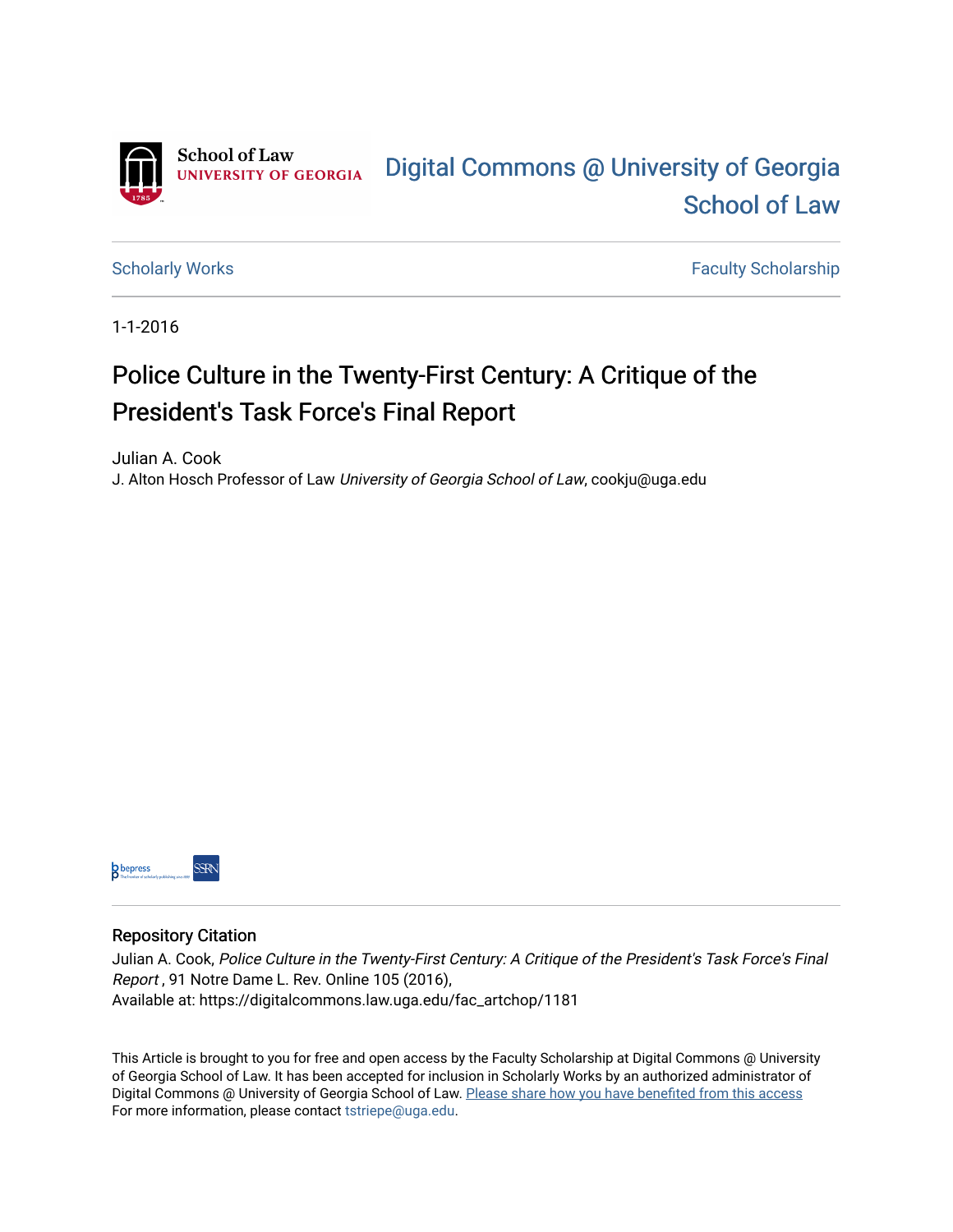## POLICE CULTURE IN THE TWENTY-FIRST CENTURY: A CRITIQUE OF THE PRESIDENT'S TASK FORCE'S FINAL REPORT

#### *Julian A. Cook, III*[∗](#page-1-0)

*[A] lot of our work is going to involve local police chiefs, local elected officials, states recognizing that the moment is now for us to make these changes. We have a great opportunity, coming out of some great conflict and tragedy, to really transform how we think about community law enforcement relations so that everybody feels safer and our law enforcement officers feel, rather than being embattled, feel fully supported.*

 $-$ President Barack Obama $<sup>1</sup>$  $<sup>1</sup>$  $<sup>1</sup>$ </sup>

In response to a series of events involving police-citizen encounters, including those in Ferguson, Missouri, and Staten Island, New York, that have strained relations between law enforcement and the communities (primarily minority) that they serve, President Barack Obama established a task force charged with developing a set of recommendations designed to improve police practices and enhance public trust.<sup>[2](#page-1-2)</sup> Headed by Charles Ramsey, Commissioner of the Philadelphia Police Department, and Laurie Robinson, former Assistant Attorney General for the U.S. Department of Justice Office of Justice Programs, and currently a Professor of Criminology, Law, and Society at George Mason University, $3$  the elevenmember task force submitted its documented recommendations in May

<span id="page-1-0"></span><sup>©</sup> 2016 Julian A. Cook, III. Individuals and nonprofit institutions may reproduce and distribute copies of this Essay in any format, at or below cost, for educational purposes, so long as each copy identifies the author, provides a citation to the *Notre Dame Law Review Online*, and includes this provision in the copyright notice.

<sup>∗</sup> J. Alton Hosch Professor of Law, University of Georgia School of Law. A.B., Duke University; M.P.A., Columbia University; J.D., University of Virginia School of Law.

<span id="page-1-1"></span><sup>1</sup> Press Release, The White House, Remarks by the President After Meeting with Task Force on 21st Century Policing (Mar. 2, 2015), https://www.whitehouse.gov/the-pressoffice/2015/03/02/remarks-president-after-meeting-task-force-21st-century-policing.

<sup>2</sup> Exec. Order No. 13,684, 3 C.F.R. 312 (2014).

<span id="page-1-3"></span><span id="page-1-2"></span><sup>3</sup> PRESIDENT'S TASK FORCE ON 21ST CENTURY POLICING, FINAL REPORT OF THE PRESIDENT'S TASK FORCE ON 21ST CENTURY POLICING 81 (2015) [hereinafter Report].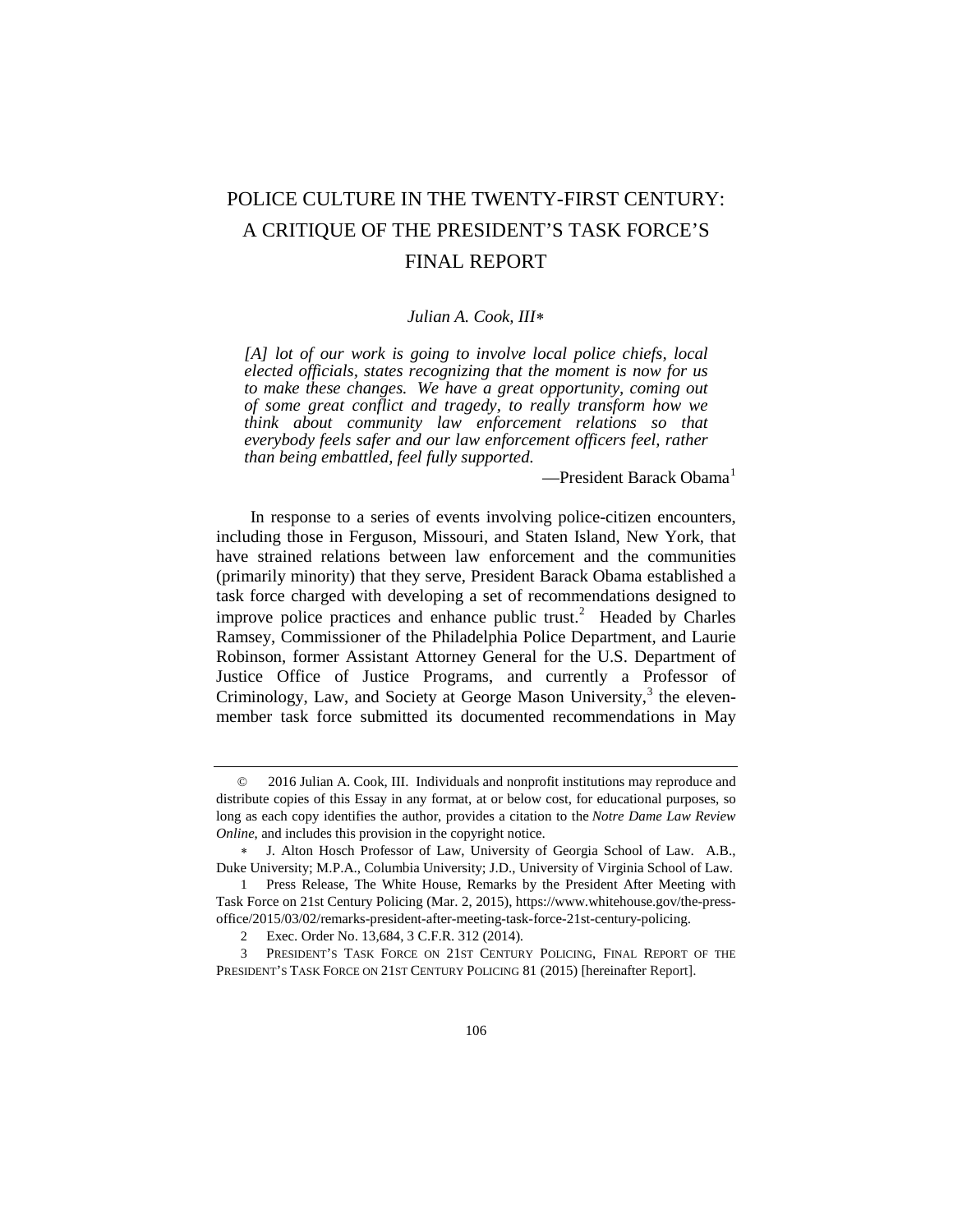2015. In a report entitled the *Final Report of the President's Task Force on 21st Century Policing* (the Report), the task force sets forth in excess of sixty recommendations, which address, among other things: building community trust, police policies, employment of technologies, officer training, and officer wellness and safety.<sup>[4](#page-2-0)</sup>

The Report suggests that effective policing and improved community relations can be achieved through redirected police policies, enhanced communication with—and involvement of—local communities in public safety matters, as well as improved and sensitized law enforcement training.<sup>[5](#page-2-1)</sup> Rather than engage in a comprehensive examination of the Report's proposals, this Essay will address an important theme highlighted by the task force—the importance of reforming police culture—and explain why the well-intentioned recommendations proffered in the report associated with addressing cultural change will face substantial hurdles to successful implementation.

#### I. REPORT RECOMMENDATIONS

The Report correctly identifies police culture as a principal underlying cause for the strained relations existent between the police and many local communities. It observes that while police investigative practices have become increasingly effective, the public's confidence in the police has either "remained flat" or, particularly in minority communities, has declined.<sup>[6](#page-2-2)</sup> Recognizing that obedience to the law increases when a

<sup>4</sup> *Id.* at i.

<span id="page-2-1"></span><span id="page-2-0"></span><sup>5</sup> *See id.* at 1–4. The Report has also generated criticism. *E.g.*, Stephen Dinan & Ben Wolfgang, *Obama Seeks to End Immigration Enforcement by Local, State Police*, WASHINGTON TIMES (May 18, 2015), http://www.washingtontimes.com/news/2015/may/18/obama-seeks-to-end-immigrationenforcement-by-loca/?page=all (arguing that the Report's recommendation that the federal government "decouple" itself from state and local law enforcement authorities in immigration enforcement is misplaced); Stuart Schrader, *The Liberal Solution to Police Violence: Restoring Trust Will Ensure More Obedience*, THE INDYPENDENT (June 30, 2015) https://indypendent.org/2015/06/30/liberal-solution-police-violence-restoring-trust-willensure-more-obedience (arguing that the Report's recommendations will ultimately enhance police powers, and that it pays too little attention to the disparity among white and minority communities regarding perceptions of police legitimacy); Alex S. Vitale, *Obama's Police Reforms Ignore the Most Important Cause of Police Misconduct*, THE NATION (Mar. 6, 2015), http://www.thenation.com/article/obamas-police-reforms-ignore-most-importantcause-police-misconduct/ (arguing that that the task force paid insufficient attention to structural realities which work to maintain racial inequality and failed to recommend a redirection from alleged harmful police priorities, such as the war on drugs and "broken windows" police practices).

<span id="page-2-2"></span><sup>6</sup> Report, *supra* note 3, at 9.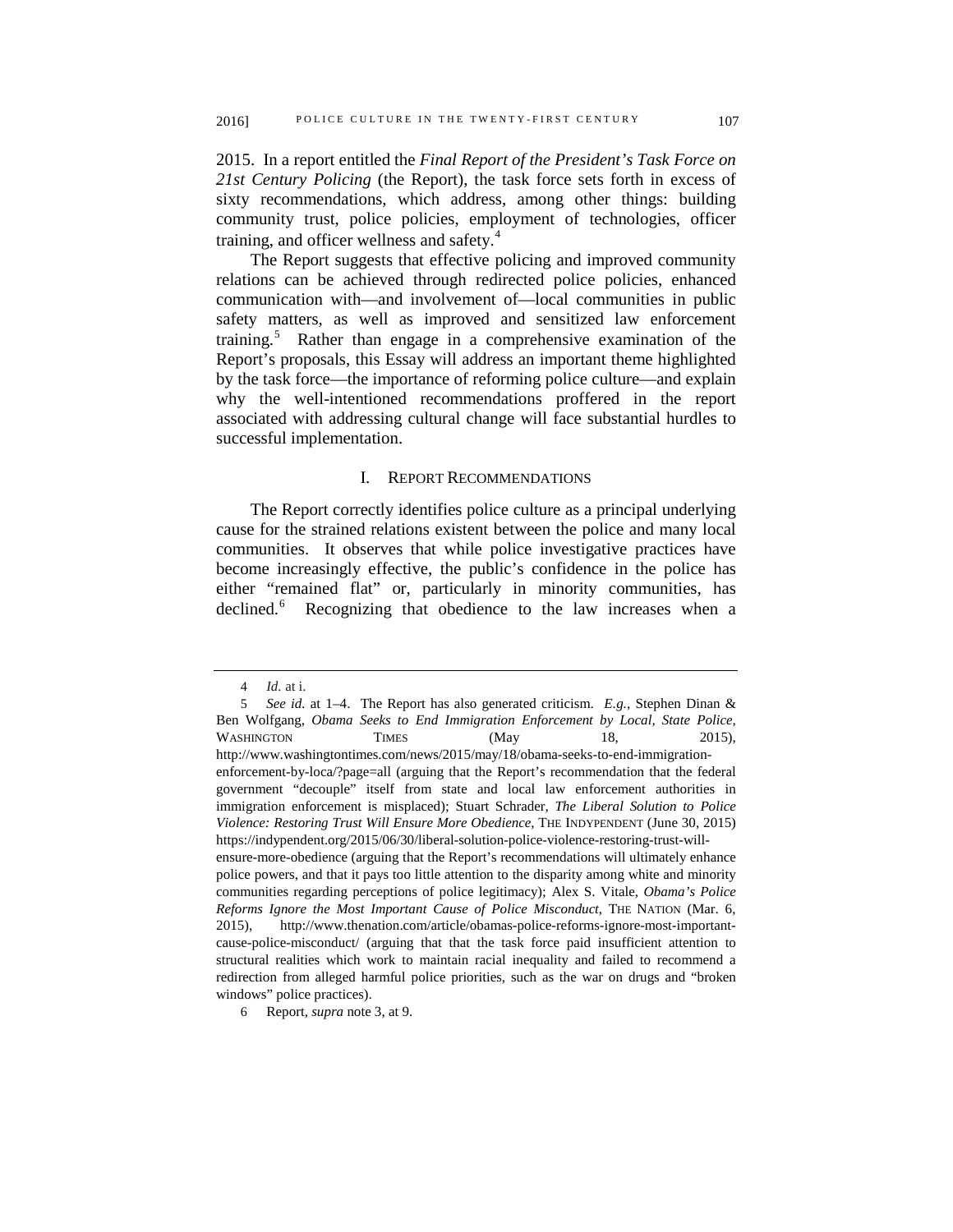community supports the legitimacy of those employed to enforce it,<sup>[7](#page-3-0)</sup> the Report identifies four procedural prerequisites to achieving this objective: (1) extending dignity and respect to individuals; (2) allowing individuals the opportunity to express themselves during encounters; (3) decision making that is fair and transparent; and (4) conveying motives that the public deems to be "trustworthy."[8](#page-3-1)

To this end, the Report proffers several recommendations designed to improve the culture of policing. The recommendations, which are distributed throughout the ninety-nine page report and are contained in five of the six principal topical areas (or "pillars") identified in the document, focus overwhelmingly upon police practices and procedures. For example, the task force suggests that law enforcement "embrace a guardian mindset to build public trust and legitimacy," and that it adopt internal and external procedural polices consistent with this approach.<sup>[9](#page-3-2)</sup> The Report also recommends that police departments become more transparent with respect to their policies, as well as their data reflecting detentions, arrests, and other demographic information.<sup>[10](#page-3-3)</sup> It further suggests that law enforcement agencies develop policies regarding the employment of force that are "clear [and] concise," that are available for public review, $11$  and that emphasize the exercise of restraint in appropriate circumstances.<sup>[12](#page-3-5)</sup>

The Report also urges the adoption of community policing policies, which emphasize positive, collaborative relationships between the police and various community members and groups.<sup>13</sup> It states that the "infus[ion]" of a community policing approach "throughout the culture and organizational structure of law enforcement agencies" would help "transform culture within the police department as well as in the community."<sup>14</sup> Significant emphasis is also placed upon training and Significant emphasis is also placed upon training and education, which the Report declares is the "starting point for changing the culture of policing."[15](#page-3-8) Finally, the Report delineates an array of measures that it suggests would promote officer wellness and safety. Referencing testimony by Dr. Alexander Eastman during one of the seven "listening sessions" sponsored by the task force, the Report notes that the

14 *Id.* at 43 (Recommendation 4.2).

<span id="page-3-8"></span><span id="page-3-7"></span><span id="page-3-6"></span><span id="page-3-5"></span><span id="page-3-4"></span><span id="page-3-3"></span>15 *Id.* at 53 (Recommendation 5.1). The task force recommends a more active federal involvement in local and state training initiatives. *Id.* at 53–60.

<span id="page-3-0"></span><sup>7</sup> *Id.* at 9–10.

<sup>8</sup> *Id.* at 10.

<sup>9</sup> *Id.* at 11 (Recommendation 1.1).

<span id="page-3-2"></span><span id="page-3-1"></span><sup>10</sup> *Id.* at 13 (Action Item 1.3.1).

<sup>11</sup> *Id.* at 20 (Recommendation 2.2).

<sup>12</sup> *Id.* at 20–21.

<sup>13</sup> *Id.* at 41–42.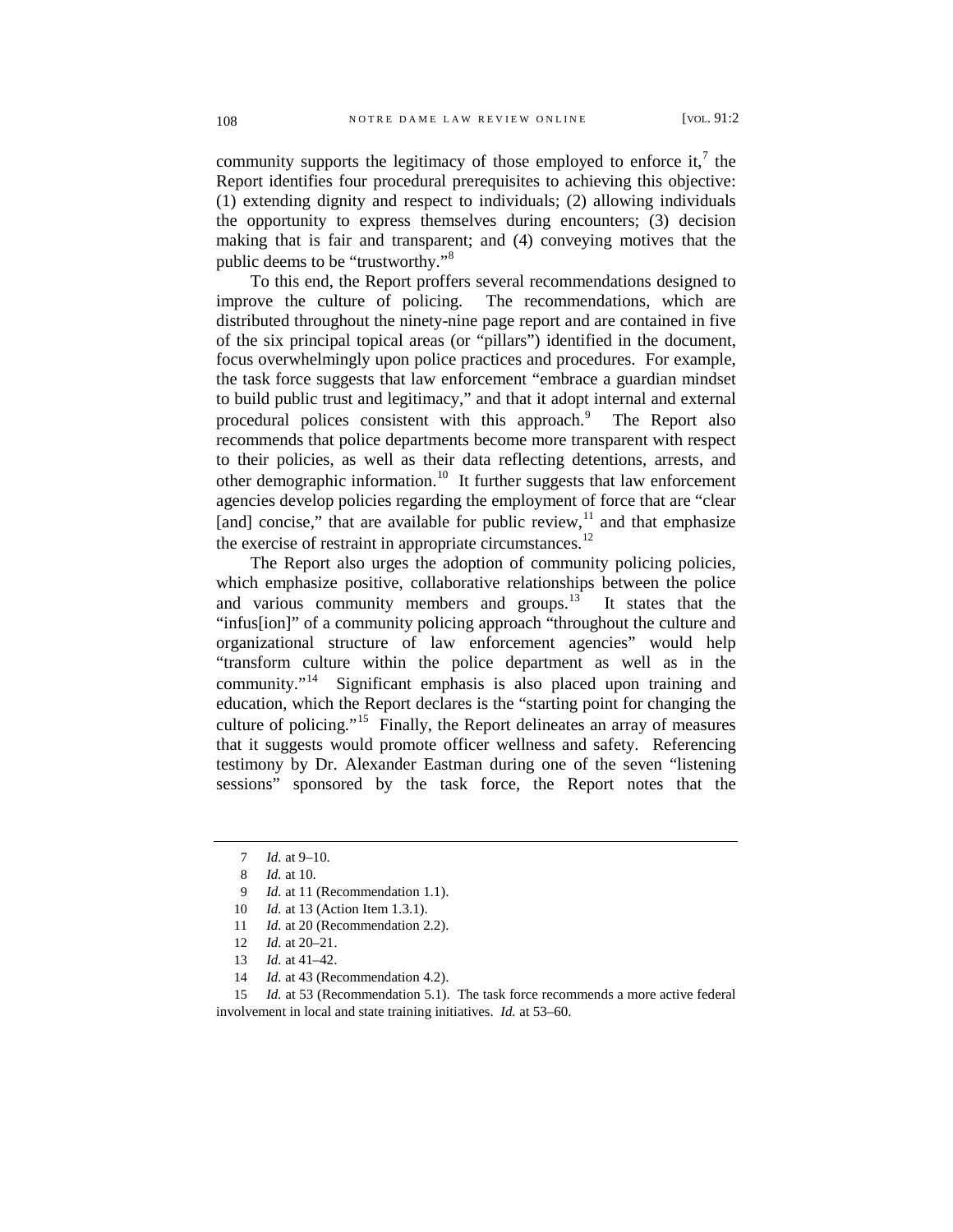transformation of police organizational culture is "the most important factor to consider when discussing [officer] wellness and safety."<sup>[16](#page-4-0)</sup>

Individually and collectively, the proffered police organizational reforms are laudable objectives. Embracing a guardian mindset, increasing law enforcement policy and practice transparency, adopting community policing practices, and improving officer training and education are reasoned approaches to the issue of police malfeasance. The problem, however, has less to do with the proffered recommendations than with the incentives on the part of the police to pursue such goals and to retain any successes that are achieved. Without more, successful implementation and permanence of the proffered recommendations are dependent, in large part, upon the initiative and good faith of law enforcement entities across the country. Some departments with problematic cultures might refuse to implement corrective measures. Others might take corrective action with vigor. Yet, even the most willing actor must have sufficient motivation to maintain its successes.

#### II. SUPREME COURT INFLUENCES

Unfortunately, there exists a heavy wave of influences that run counter to successful organizational reforms. Chief among them are the steady and powerful signals that have been consistently delivered to law enforcement agencies from the Supreme Court since the close of the Warren Court era in 1969. The Warren Court was characterized, in large part, by its comparatively liberal construction of individual constitutional safeguards. It was during this period that the Court rendered the historic *Miranda v. Arizona* decision, which afforded individuals in police custody the right to be informed of their rights to counsel and to remain silent prior to the commencement of interrogation, $17$  that the right to counsel was extended to individuals charged with felonies<sup>[18](#page-4-2)</sup> and to certain forms of out-of-court identification procedures, $19$  and that a privacy safeguard was recognized in telephonic conversations that occur outside the home. $^{20}$  $^{20}$  $^{20}$ 

And it was the Warren Court that decided *Mapp v. Ohio*, [21](#page-4-5) the landmark case which extended the reach of the exclusionary rule to the states. In general terms, the exclusionary rule provides that, in the event of a Fourth Amendment breach, the derivative evidence cannot be used at trial. In language that was forceful and clear, the Court found that the rule

<span id="page-4-0"></span><sup>16</sup> *Id.* at 62.

<span id="page-4-1"></span><sup>17</sup> 384 U.S. 436 (1966).

<span id="page-4-2"></span><sup>18</sup> Gideon v. Wainwright, 372 U.S. 335 (1963).

<span id="page-4-4"></span><span id="page-4-3"></span><sup>19</sup> United States v. Wade, 388 U.S. 218 (1967).

<sup>20</sup> Katz v. United States, 389 U.S. 347 (1967).

<span id="page-4-5"></span><sup>21</sup> 367 U.S. 643 (1961).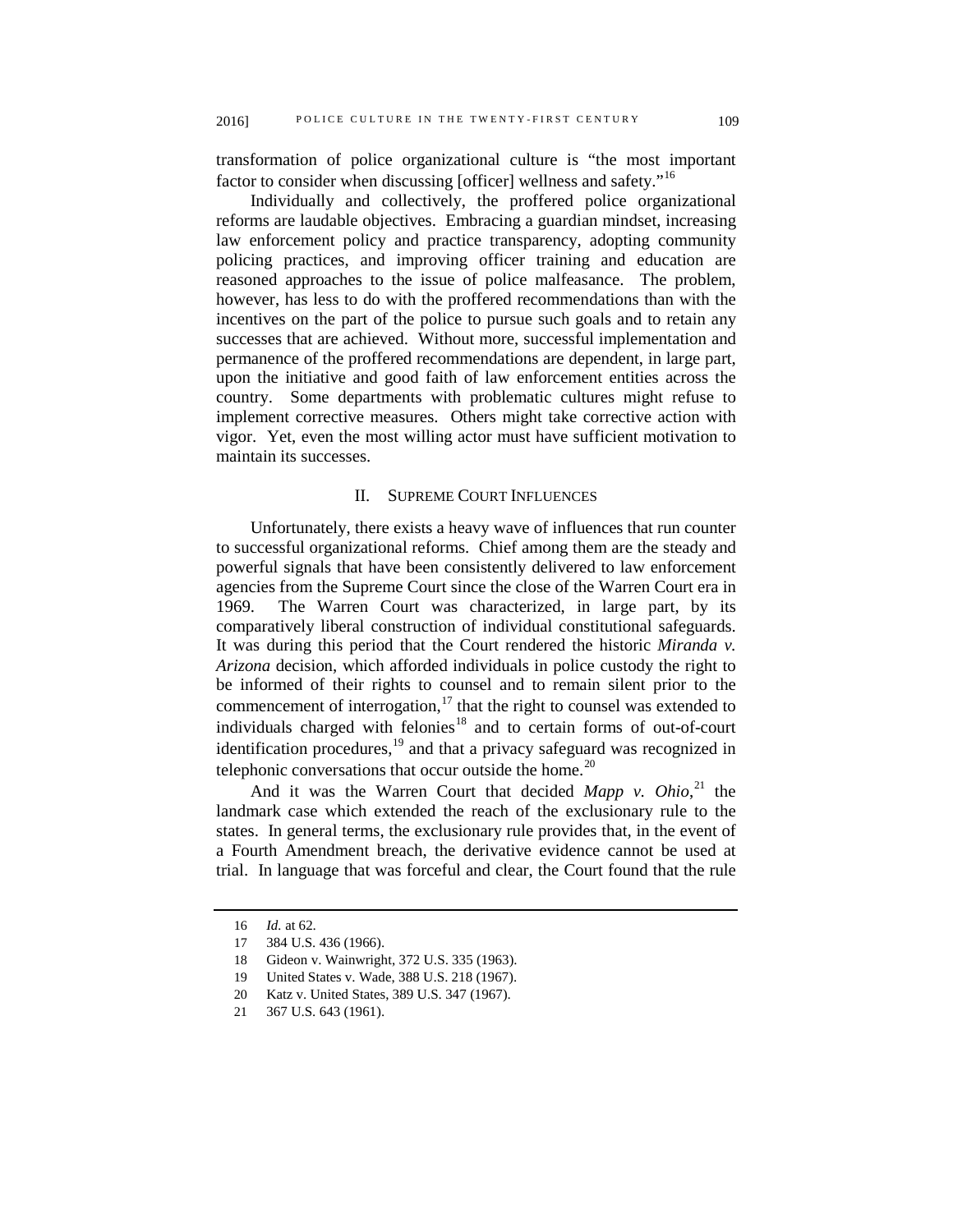of exclusion was a constitutional mandate.<sup>[22](#page-5-0)</sup> It unequivocally considered the exclusionary component an "essential part of the right to privacy."[23](#page-5-1) A different interpretation, the Court explained, would render the safeguards against unreasonable searches and seizures a guarantee in word only.<sup>[24](#page-5-2)</sup> The Court reasoned that it was "logically and constitutionally necessary" to extend this mandate to the states in order to give substance to the constitutional guarantees, to incentivize the government to respect these safeguards, and to prevent prosecutorial forum shopping.<sup>[25](#page-5-3)</sup> Yet, during the post–Warren Court era the Court has steadily, and significantly, departed from *Mapp.* 

No longer considered part and parcel of the Fourth Amendment, the rule of exclusion is now viewed by a majority of the Court as a remedy of "last resort."<sup>[26](#page-5-4)</sup> It is a remedy that is applied only when appreciable deterrence to purposeful, reckless, or grossly negligent police misconduct can be achieved.<sup>[27](#page-5-5)</sup> Though the exclusionary rule as a principle remains intact, various exceptions to the rule have developed which together have significantly circumscribed the circumstances under which a claimant can avail himself of exclusion.[28](#page-5-6) Unquestionably, the most notable exception has been the "good faith" rule, which has operated to exclude Fourth Amendment violations in instances where the police have acted in good faith reliance upon their authorization to conduct a search.<sup>29</sup> By any measure, the exclusionary rule is now a shell of its former self.

In addition, the landscape of individuals eligible to pursue constitutional challenges to police conduct has narrowed significantly since the Warren Court. Consider that in 1960, the Supreme Court in *Jones v.* 

<span id="page-5-7"></span>29 *E.g. Herring*, 555 U.S. at 137 (officer reasonably relied on a "negligent bookkeeping error by another police employee"); Arizona v. Evans, 514 U.S. 1 (1995) (officer reasonably relied on court clerk's determination, later found to be erroneous, that the defendant had an outstanding warrant for arrest); Illinois v. Krull, 480 U.S. 340 (1987) (in conducting a warrantless administrative search, officer reasonably relied upon a state statute later found to be unconstitutional); United States v. Leon, 468 U.S. 897 (1984) (officer reasonably relied upon a search warrant later found to be lacking in probable cause).

<span id="page-5-1"></span><span id="page-5-0"></span><sup>22</sup> *Id.* at 655 ("We hold that all evidence obtained by searches and seizures in violation of the Constitution is, by that same authority, inadmissible in a state court.").

<sup>23</sup> *Id.* at 656.

<sup>24</sup> *Id.* at 655.

<sup>25</sup> *Id.* at 655–58.

<span id="page-5-4"></span><span id="page-5-3"></span><span id="page-5-2"></span><sup>26</sup> Herring v. United States, 555 U.S. 135, 140 (2009) (quoting Hudson v. Michigan, 547 U.S. 586, 591 (2006)).

<sup>27</sup> *Id.* at 144.

<span id="page-5-6"></span><span id="page-5-5"></span><sup>28</sup> *See* Segura v. United States, 468 U.S. 796 (1984) (the independent source doctrine); Nix v. Williams*,* 467 U.S. 431 (1984) (the inevitable discovery doctrine); Wong Sun v. United States*,* 371 U.S. 471 (1963) (the attenuated circumstances doctrine).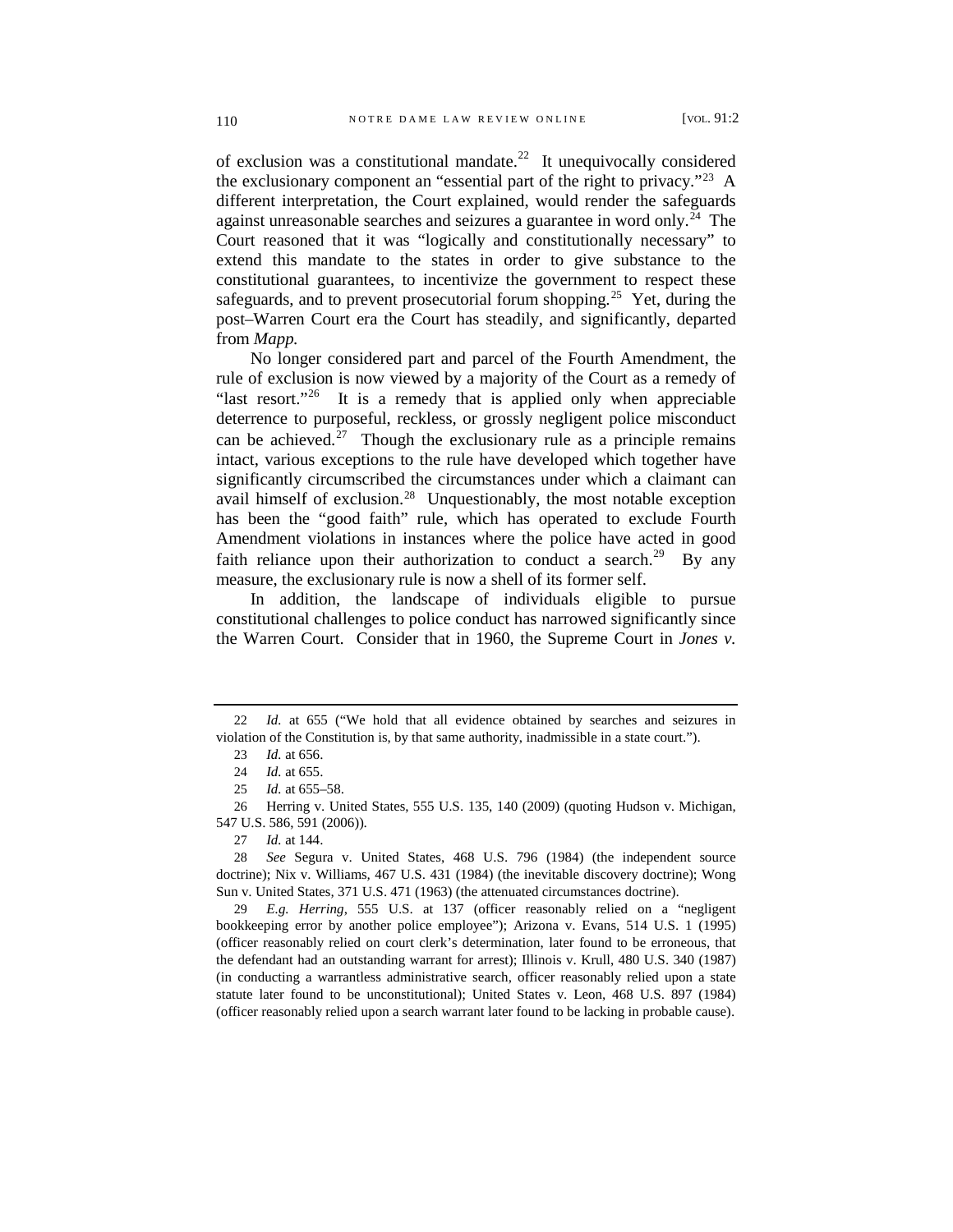*United States*<sup>[30](#page-6-0)</sup> identified four possible bases upon which standing to pursue a constitutional challenge could be established: (1) legitimate presence on the premises of a search; (2) establishment of a privacy interest; (3) a possessory interest in the evidence searched or seized; or (4) being a target of a government search.<sup>31</sup> Of the four, only the privacy test remains, and it represents the predominant standard through which standing can be established.<sup>32</sup> The privacy test threshold requires an infringement upon a claimant's personal Fourth Amendment protections and does not recognize the assertion of third-party claims.<sup>[33](#page-6-3)</sup>

The Court's diminishment of the right of exclusion and its meaningful narrowing of the class of eligible claimants conveys a powerful signal to law enforcement—not to mention society in general—that the constitutional misdeeds of the police will frequently be overlooked. Simultaneously, the Court conveys that individual constitutional safeguards are not fully guaranteed. As a result, police organizations become emboldened by their expanded investigative latitude, and an aggressive culture of policing is often an accompanying byproduct. No doubt, police work is dangerous, unpredictable, reactive, and riddled with risks.  $34$  A seemingly innocent encounter can become violent or even deadly with little or no notice. Yet police practices that are overly aggressive can fragment a police-community relationship and destroy the trust necessary for an effectual coexistence.

How to tame aggressive and unconstitutional police practices within the context of effective policing is the ultimate question. It is, however, unrealistic to expect meaningful and sustained cultural change absent sufficient incentives. The reforms detailed in the Report are directed primarily at police organizations and are dependent upon the initiatives of state and local agencies. But goodwill alone will produce little measureable benefit unless accompanied by legislative or judicial mandates

<sup>30</sup> 362 U.S. 257 (1960).

<sup>31</sup> *See id.* at 261, 263–67.

<span id="page-6-2"></span><span id="page-6-1"></span><span id="page-6-0"></span><sup>32</sup> Rakas v. Illinois, 439 U.S. 128 (1978). *Rakas* is part of a series of cases in which the Court substantially narrowed the range of individuals capable of pursuing constitutional challenges. *See* United States v. Salvucci, 448 U.S. 83, 90–91 (1980) (finding that "a prosecutor may simultaneously maintain that a defendant criminally possessed the seized good, but was not subject to a Fourth Amendment deprivation, without legal contradiction"); Rawlings v. Kentucky, 448 U.S. 98 (1980) (despite owning the narcotics discovered during a search by law enforcement officers, defendant lacked standing to challenge the constitutionality of that search); United States v. Payner, 447 U.S. 727, 734 (1980) (stating that the Court's precedents "do not command the exclusion of evidence in every case of illegality [by law enforcement officials]").

<sup>33</sup> *Rakas*, 439 U.S. at 137–38.

<span id="page-6-4"></span><span id="page-6-3"></span><sup>34</sup> *See* Report, *supra* note 3, at 61–62 (describing the "physical, mental, and emotional injuries [that] plague many law enforcement agencies").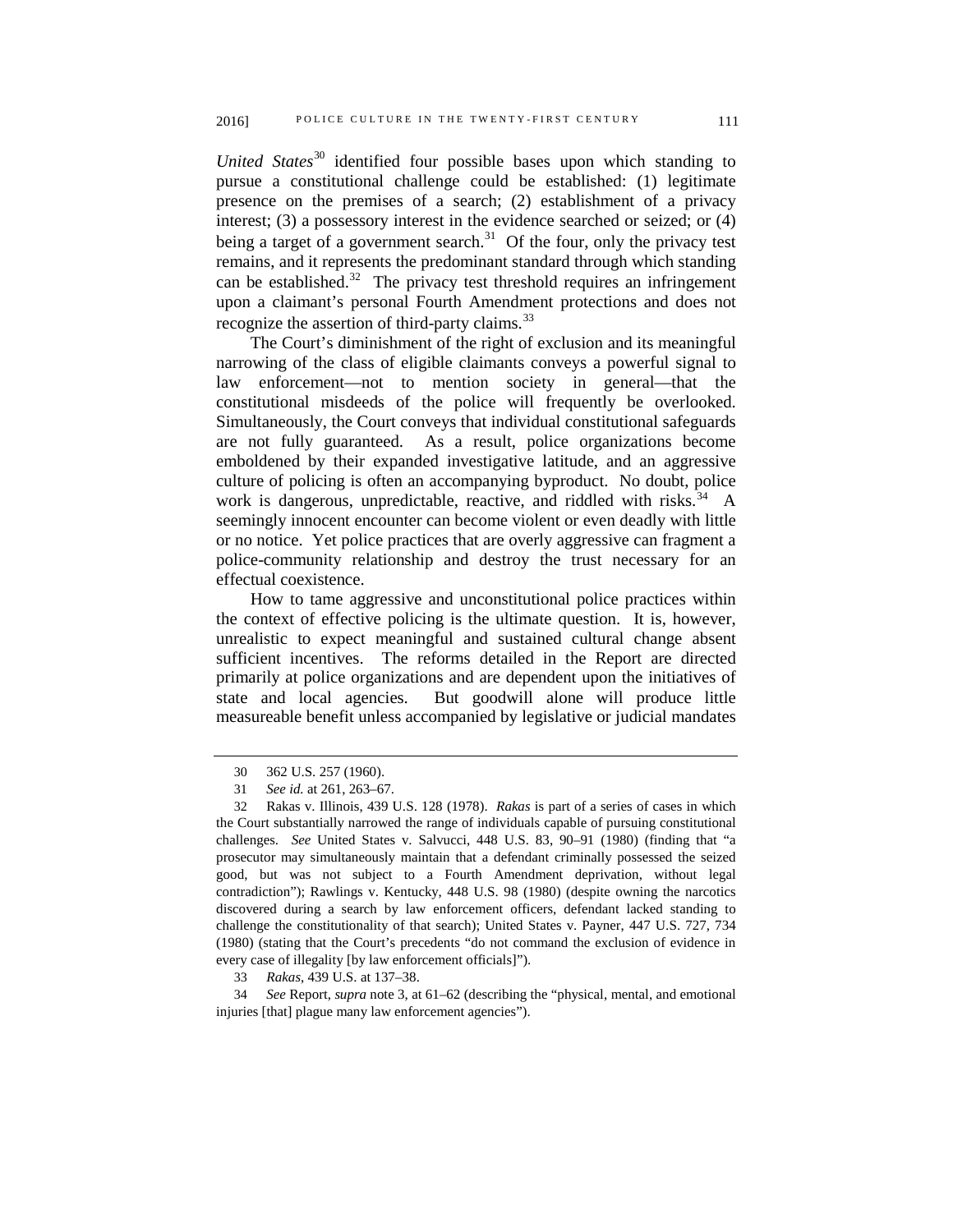that penalize police misdeeds. The police are not going to relinquish investigative authority granted by the Supreme Court through voluntary election.

Indeed, a few proffered reforms recommend that the police ignore longstanding Supreme Court precedent. One such proposal suggests that "[l]aw enforcement officers should be required to seek consent before a search and explain that a person has the right to refuse consent when there is no warrant or probable cause.<sup> $35$ </sup> But in 1973, the Supreme Court in *Schneckloth v. Bustamonte*[36](#page-7-1) held "that knowledge of a right to refuse is not a prerequisite of a voluntary consent."<sup>[37](#page-7-2)</sup> And another proposal recommends that "[l]aw enforcement agencies and municipalities . . . refrain from . . . initiat[ing] investigative contacts with citizens for reasons not directly related to improving public safety, such as generating revenue."<sup>38</sup> Yet the Supreme Court has plainly granted law enforcement plenary authority to approach and follow individuals irrespective of the officer's underlying motivation, and this unrestrained freedom exists up until the moment that a seizure occurs within the meaning of the Fourth Amendment.<sup>[39](#page-7-4)</sup>

The answer to the problem of twenty-first century policing is no doubt complex. There is no silver-bullet answer. But the ultimate solution must include a reversal of much of the Supreme Court's jurisprudence in the exclusionary rule context. The diminishment of the right to exclusion has helped foster the problem of aggressive policing, and a reinvigoration of this principle would help reverse this trend. And the natural place to start is by expanding the base of individuals eligible to challenge unconstitutional police practices. A meaningful expansion of this base, in particular the allowance of third-party standing, will not only allow for more widespread challenges to unconstitutional and aggressive police behaviors, but also incentivize police organizations to adapt to this new environment. An expanded landscape of challengers to their practices will motivate police organizations to alter their culture and engage in more constitutionally compliant behaviors. Persistent challenges to police organization practices, coupled with strictly enforced exclusionary rules, are among the big sticks that can help effectuate the changes sought in the Report.

<sup>35</sup> Report, *supra* note 3, at 27 (Recommendation 2.10).

<sup>36</sup> 412 U.S. 218 (1973).

<sup>37</sup> *Id.* at 234.

<sup>38</sup> Report, *supra* note 3, at 26 (Recommendation 2.9).

<span id="page-7-4"></span><span id="page-7-3"></span><span id="page-7-2"></span><span id="page-7-1"></span><span id="page-7-0"></span><sup>39</sup> *See* Florida v. Royer, 460 U.S. 491, 497–98 (1983) (plurality opinion) (first citing Dunaway v. New York, 442 U.S. 200, 210 n.12 (1979); then citing Terry v. Ohio, 392 U.S. 1, 31, 32–33 (1967) (Harlan J., concurring); and then citing *Terry*, 392 U.S. at 34 (White, J., concurring)).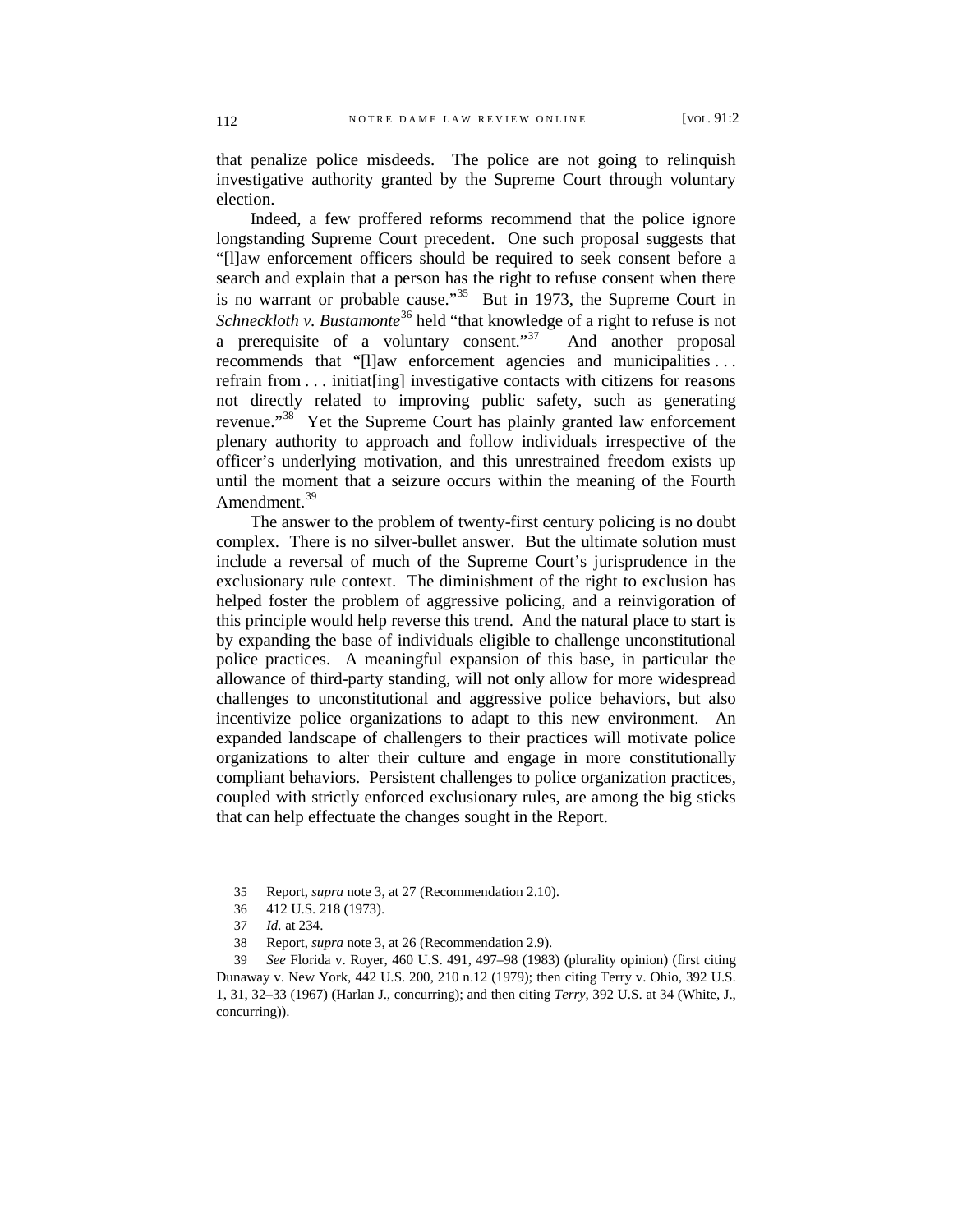Notably, third-party standing is currently authorized in the criminal sphere in the context of jury selection. The Supreme Court in *Batson v. Kentucky*<sup>[40](#page-8-0)</sup> held that a prosecutor violated the equal protection rights of a black defendant when he exercised his peremptory challenges to exclude potential black jurors.<sup>41</sup> But it was the Court's decision in *Powers v*. *Ohio*[42](#page-8-2) that allowed for third-party enforcement of the *Batson* principle. In *Powers*, the Court held that a white defendant had third-party standing to assert the equal protection rights of the jurors who were wrongly excluded during jury selection. $43$  In reaching this result, the Court reasoned, inter alia, that the defendant would be sufficiently motivated to pursue the equal

group would be insufficiently motivated to seek legal redress.<sup>[44](#page-8-4)</sup> The same rationales apply with equal force in the Fourth Amendment context. Defendants are aggrieved by unconstitutional police behaviors when evidence obtained as a byproduct of such actions is introduced against them at trial. Whether obtained in violation of their personal privacy protections or those of someone else, the injury and the motivation to seek vindication of the constitutional infringement is quite significant. When confronted with the prospect of a criminal conviction and possible incarceration, defendants become highly motivated actors to exclude evidence that can produce such undesirable outcomes. For the criminal defendant, it is immaterial whether the Fourth Amendment protections that have been violated belong to the defendant or a third-party. The impetus to exclude remains the same.

protection rights of the excluded members of the venire, and that the latter

And like the wrongly stricken juror, the uncharged individual victimized by unconstitutional police behavior is highly unlikely to pursue a legal remedy. Structural barriers, such as qualified immunity, which largely shields law enforcement personnel from individual liability,<sup>[45](#page-8-5)</sup> and the Eleventh Amendment, which protects the states against civil damages actions[,46](#page-8-6) serve as meaningful disincentives to the pursuit of legal redress. In addition, there are practical barriers. Distrust of the legal system, particularly in minority communities, and access to lawyers willing to

46 U.S. CONST. amend. XI.

<sup>40</sup> 476 U.S. 79 (1986).

<sup>41</sup> *Id.* at 89.

<sup>42</sup> 499 U.S. 400 (1991).

<sup>43</sup> *Id.* at 409.

<sup>44</sup> *Id.* at 411, 414–15.

<span id="page-8-6"></span><span id="page-8-5"></span><span id="page-8-4"></span><span id="page-8-3"></span><span id="page-8-2"></span><span id="page-8-1"></span><span id="page-8-0"></span><sup>45</sup> Harlow v. Fitzgerald, 457 U.S. 800, 818 (1982) (officers receive qualified immunity for their actions so long as they do not violate clearly established laws or constitutional rights of which a reasonable person would have been aware).